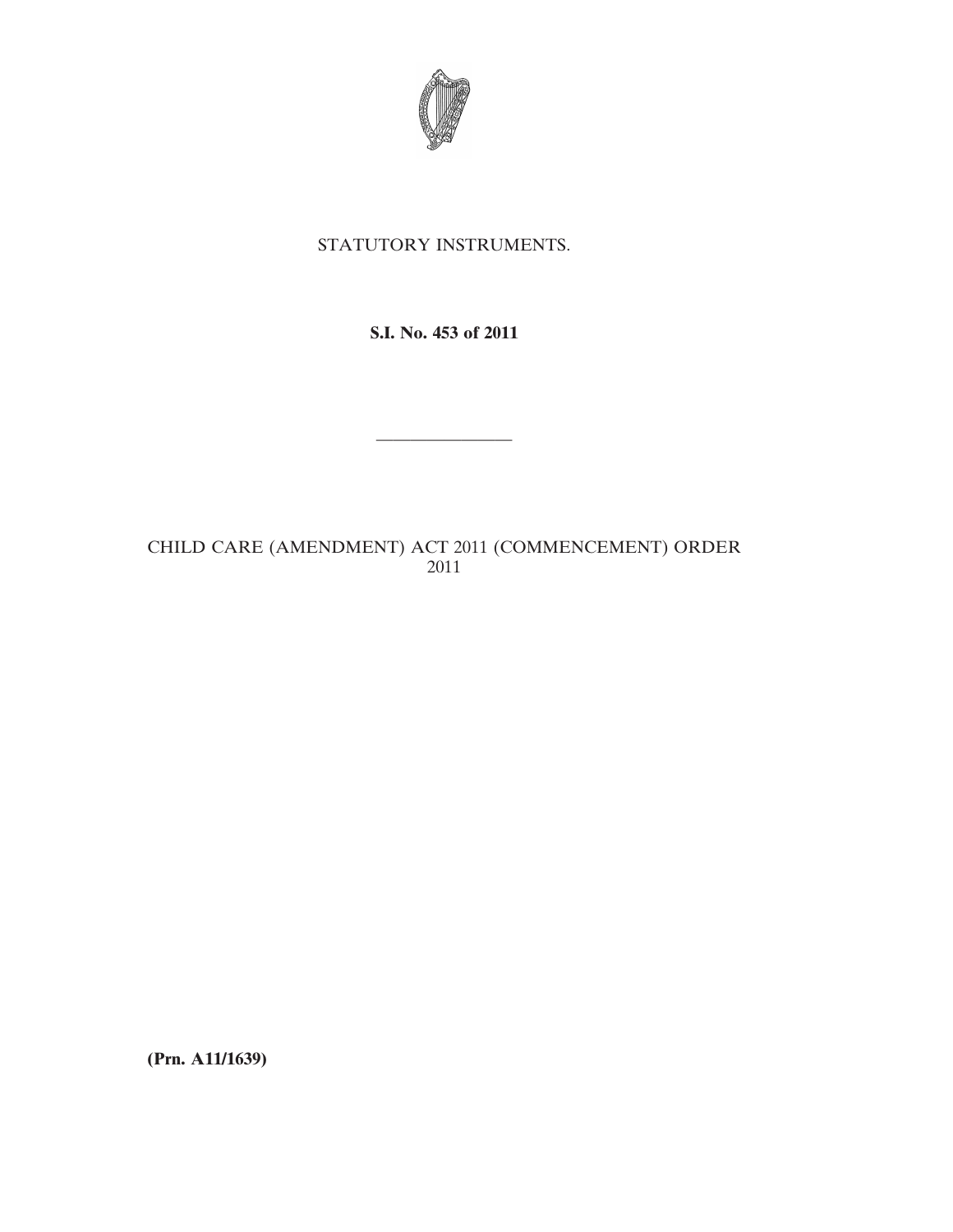### CHILD CARE (AMENDMENT) ACT 2011 (COMMENCEMENT) ORDER 2011

I, JAMES REILLY, Minister for Health, in exercise of the powers conferred on me by section 1(6) of the Child Care (Amendment) Act 2011 (No. 19 of 2011), hereby order as follows:

1. This Order may be cited as the Child Care (Amendment) Act 2011 (Commencement) Order 2011.

2. The 8 day of September 2011 is appointed as the day on which the following provisions of the Child Care (Amendment) Act 2011 (No. 19 of 2011) shall come into operation:

(*a*) Part 1;

(*b*) Part 4;

(*c*) Part 6.

GIVEN under my Official Seal, L.S. 8 September 2011.

> JAMES REILLY, Minister for Health.

*Notice of the making of this Statutory Instrument was published in "Iris Oifigiúil" of* 13*th September*, 2011.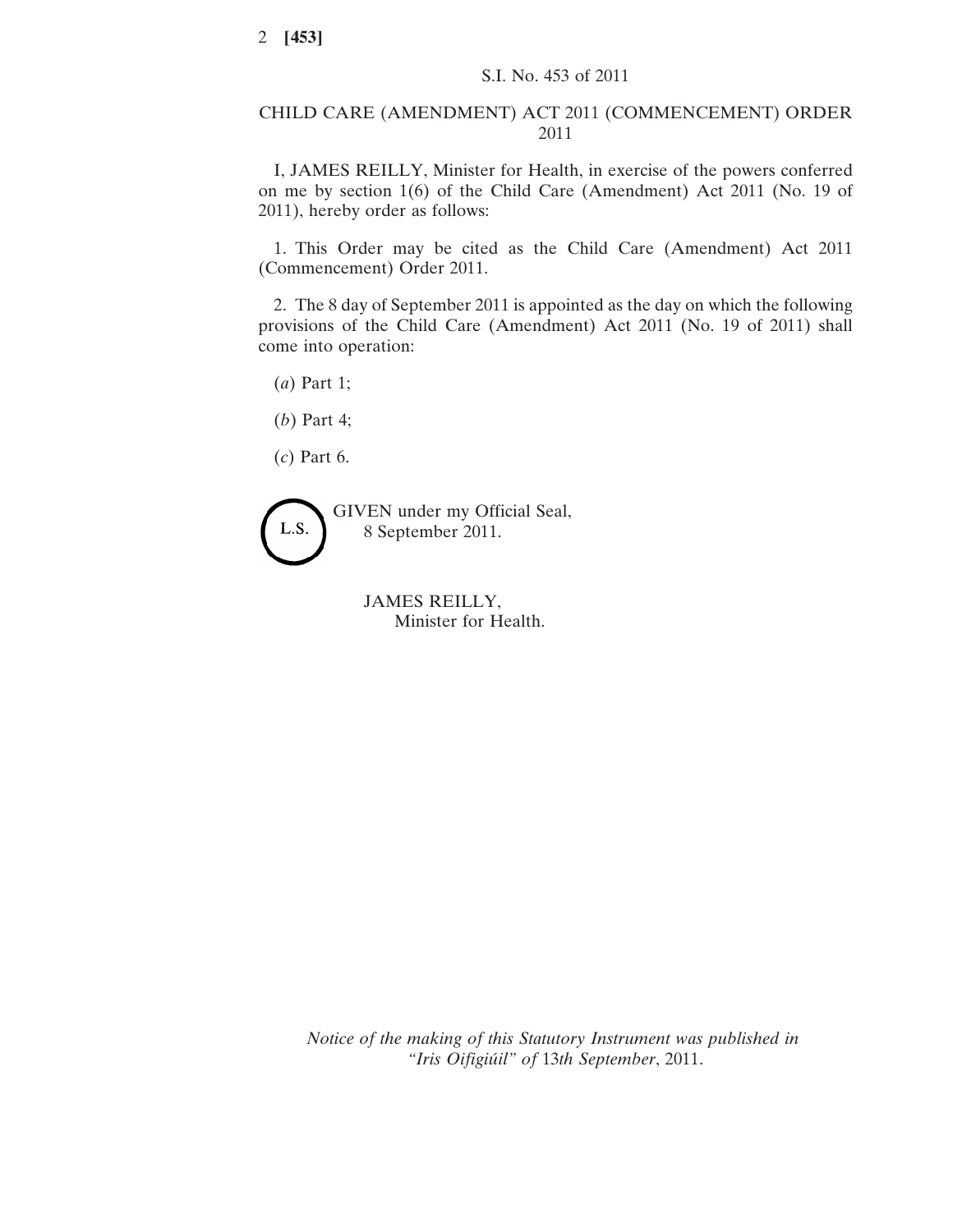**[453]** 3

### EXPLANATORY NOTE

This Statutory Instrument commences Part 1, Part 4 and Part 6 of the Child Care (Amendment) Act 2011 (No. 19 of 2011).

Part 1 deals with provisions of short title, collective citations, commencement and definitions.

Part 4 provides for an amendment of Part 7A of the Health Act 2004 which was inserted by Section 1 of the Health Act 2010. Part 4 provides, in the public interest, for the furnishing by the Health Service Executive (HSE) of information and documents to the Minister for Children and Youth Affairs and for related matters.

Part 6 provides for the dissolution of the Children Acts Advisory Board.